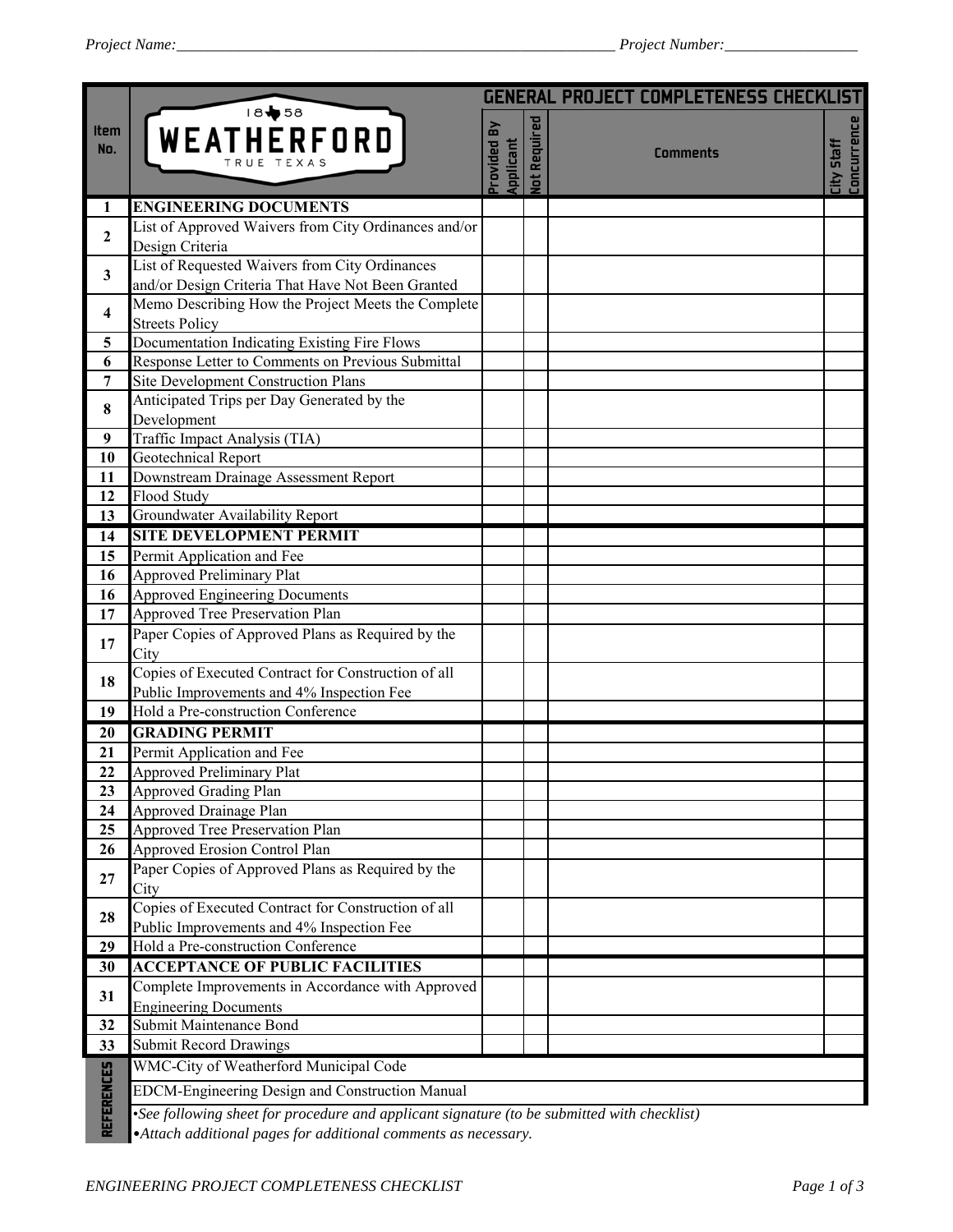

# ENGINEERING DIVISION

## *ENGINEERING PROJECT COMPLETENESS CHECKLIST*

In order to complete the review of engineering documents required for development, all necessary information must be submitted to the Department of Development and Neighborhood Services. The enclosed checklist includes typical engineering documents necessary for development. Below is a brief description of each item that is typically required for engineering review. Please refer to the appropriate Ordinance and design criteria for additional information.

After the applicant has reviewed the City's Ordinances and design criteria, the enclosed checklist shall be completed and submitted with appropriate permit application. Each item on the check list shall be acknowledge as provided by the applicant or not required. If an item is acknowledged as not required, a comment shall be provided stating why the item is not required.

When the application and checklist is received by the Department of Development and Neighborhood Services, City staff will perform a completeness review of the application within ten (10) business days. If City staff determines that any required item is missing, the application will be determined to be incomplete and returned to the applicant.

*Acknowledgement Statement: I hereby certify that I have read and examined this document and know the same to be true and correct. I acknowledge and certify that I have reviewed the appropriate City Ordinances and design criteria and completed the enclosed checklist. All provisions of laws and ordinances governing this type of work will be complied with whether specified herein or not. The completion of this checklist does not presume to give authority to violate or cancel the provisions of any other state or local law, ordinance, or regulation. The* issuance of a permit neither exempts nor modifies any covenants, deed restrictions, city ordinances and/or state or federal laws, whether herein *specified or not.*

Printed Applicant Name:

Applicant Signature: *Date:*

### *Description of Typical Engineering Documents*

#### *1. List of Approved Waivers from City Ordinances and/or Design Criteria*

A concise list of waivers from Ordinance and/or design criteria requirements that have been granted, including references to Ordinance or design criteria sections and the body or staff that authorized the approval.

*2. List of Requested Waivers from City Ordinances and/or Design Criteria*

A concise list of additional waivers from Ordinance and/or design criteria requirements that are requested that have not been granted, including references to Ordinance or design criteria sections.

*3. Memo Describing How the Project Meets the Complete Streets Policy*

A brief report documenting how the project meets the requirements and intent of the City's Complete Streets Policy.